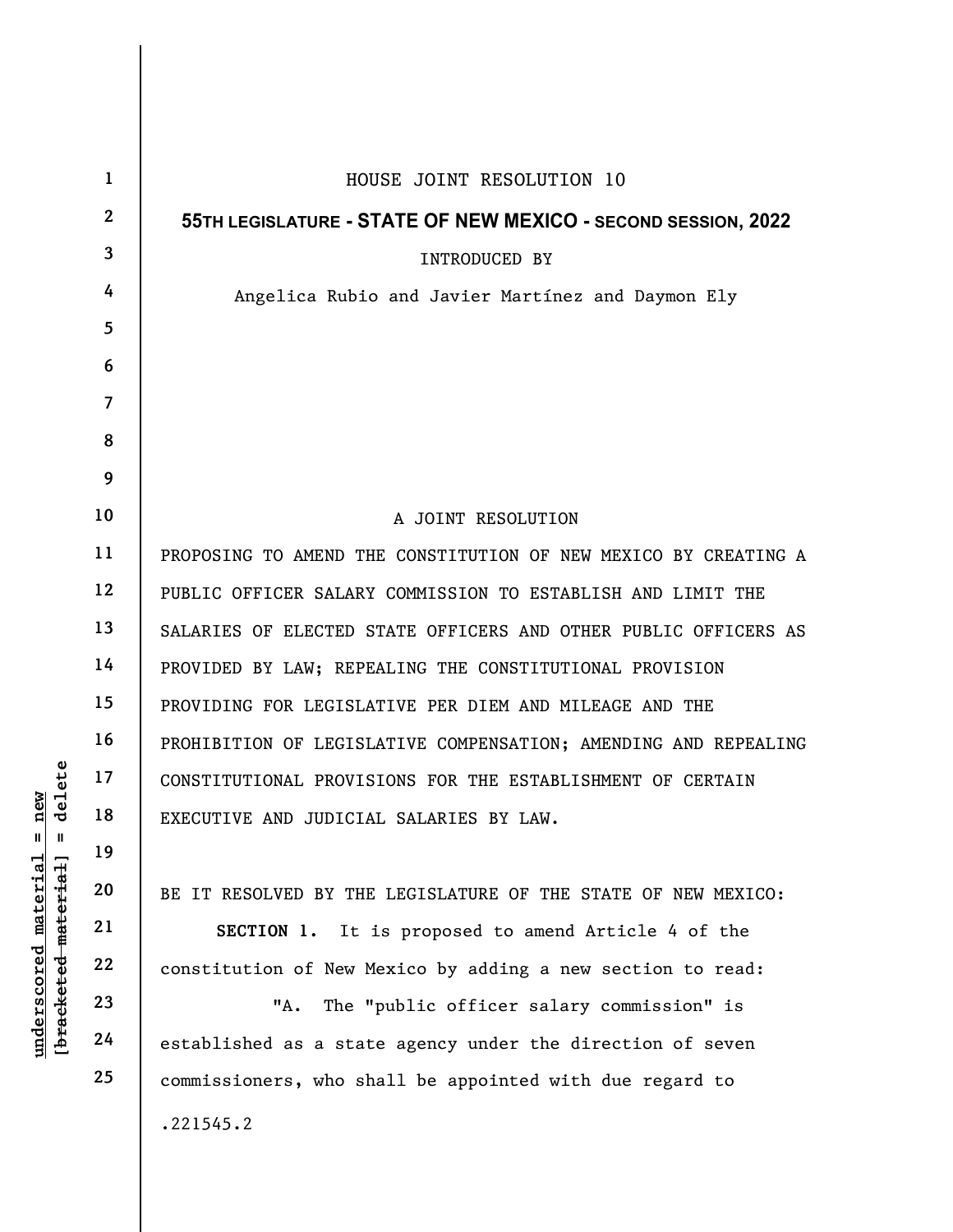geographic diversity, no more than four of whom may be members of the same political party, and shall not have changed their party affiliation within two years of appointment. Terms and qualifications of members shall be as provided by law.

5 6 7 8 9 10 11 12 13 14 15 B. The governor shall appoint two commissioners who are not from the same political party. The chief justice of the supreme court shall appoint two commissioners who are not from the same political party. One commissioner each shall be appointed by the president pro tempore of the senate and the speaker of the house of representatives, all as certified by the chief clerks of the respective chambers. One commissioner shall be appointed by the six commissioners appointed by the governor, the chief justice of the supreme court, the president pro tempore of the senate and the speaker of the house of representatives. No member of the commission shall be a:

(2) current employee of state government; (3) current or former lobbyist registered pursuant to New Mexico law; or

(1) current state officer;

underscored material material material material material of the solution of the solution of the solution of the<br>discrept material control of the solution of the solution of the solution<br>of the solution of the solution of t (4) spouse, domestic partner, parent, child or sibling, by consanguinity or affinity, of a person identified in Paragraphs (1) through (3) of this subsection.

 $- 2 -$ 

C. The public officer salary commission shall establish and limit salaries for:

(1) the governor, lieutenant governor,

.221545.2

16

17

18

19

20

21

22

23

24

25

1

2

3

4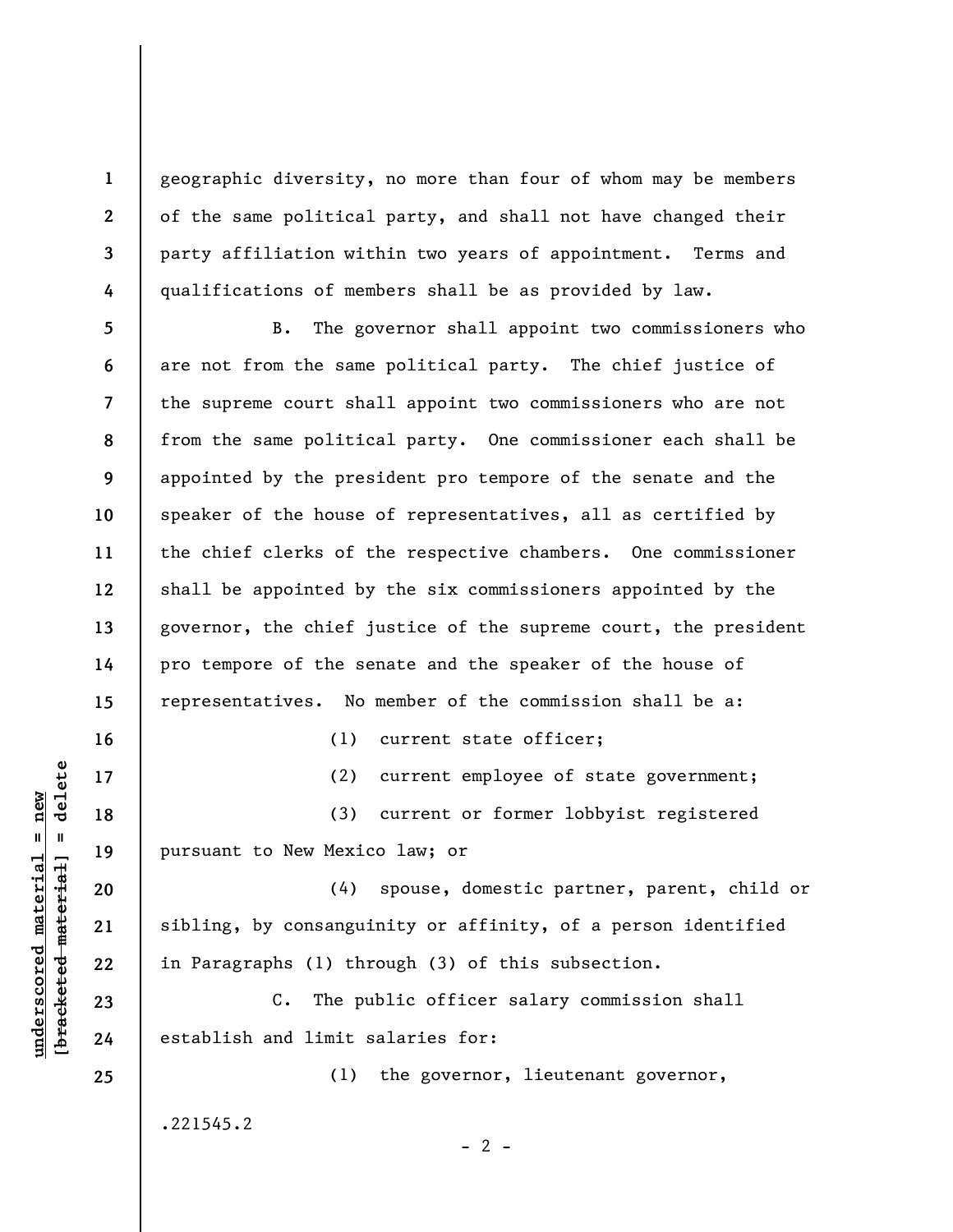understand matrice of the salarie<br>  $\begin{array}{c|c|c|c} \multicolumn{1}{c|}{\text{value}} & \multicolumn{1}{c}{\text{18}} & \multicolumn{1}{c}{\text{b}} \\ \hline 1 & 1 & 19 & 10 \\ 20 & \multicolumn{1}{c}{\text{e}tablishment of or c}} \\ 21 & \multicolumn{1}{c}{\text{compensation, perquis}} \\ 22 & \multicolumn{1}{c}{\text{salary for the person}} \\ 23 & \multicolumn{1}{c}{\text{section}} & \multicolumn{1}{c}{\text{3}} \\$ 1 2 3 4 5 6 7 8 9 10 11 12 13 14 15 16 17 18 19 20 21 22 attorney general, secretary of state, state treasurer, state auditor and commissioner of public lands; (2) justices of the supreme court, judges of the court of appeals, district court judges and magistrates; (3) legislators; (4) district attorneys; and (5) other public officers as provided by law. D. The public officer salary commission shall establish and limit salaries to take effect for the first full pay period in July 2024 and each full pay period through June 2026. For each biennium thereafter, the commission shall establish and limit salaries for the pay periods within the biennium. The commission shall take into account any other compensation, perquisite, allowance or reimbursement provided to persons identified in Subsection C of this section by the state of New Mexico. The commission shall provide public notice of the salaries it establishes or limits no later than December 1 of the year preceding the effective date of the establishment of or change to a salary. E. The commission may establish and limit any compensation, perquisite, allowance or reimbursement other than salary for the persons provided for in Subsection C of this

SECTION 2. It is proposed to amend Article 6, Section 24 of the constitution of New Mexico to read:

 $-3 -$ 

.221545.2

section."

23

24

25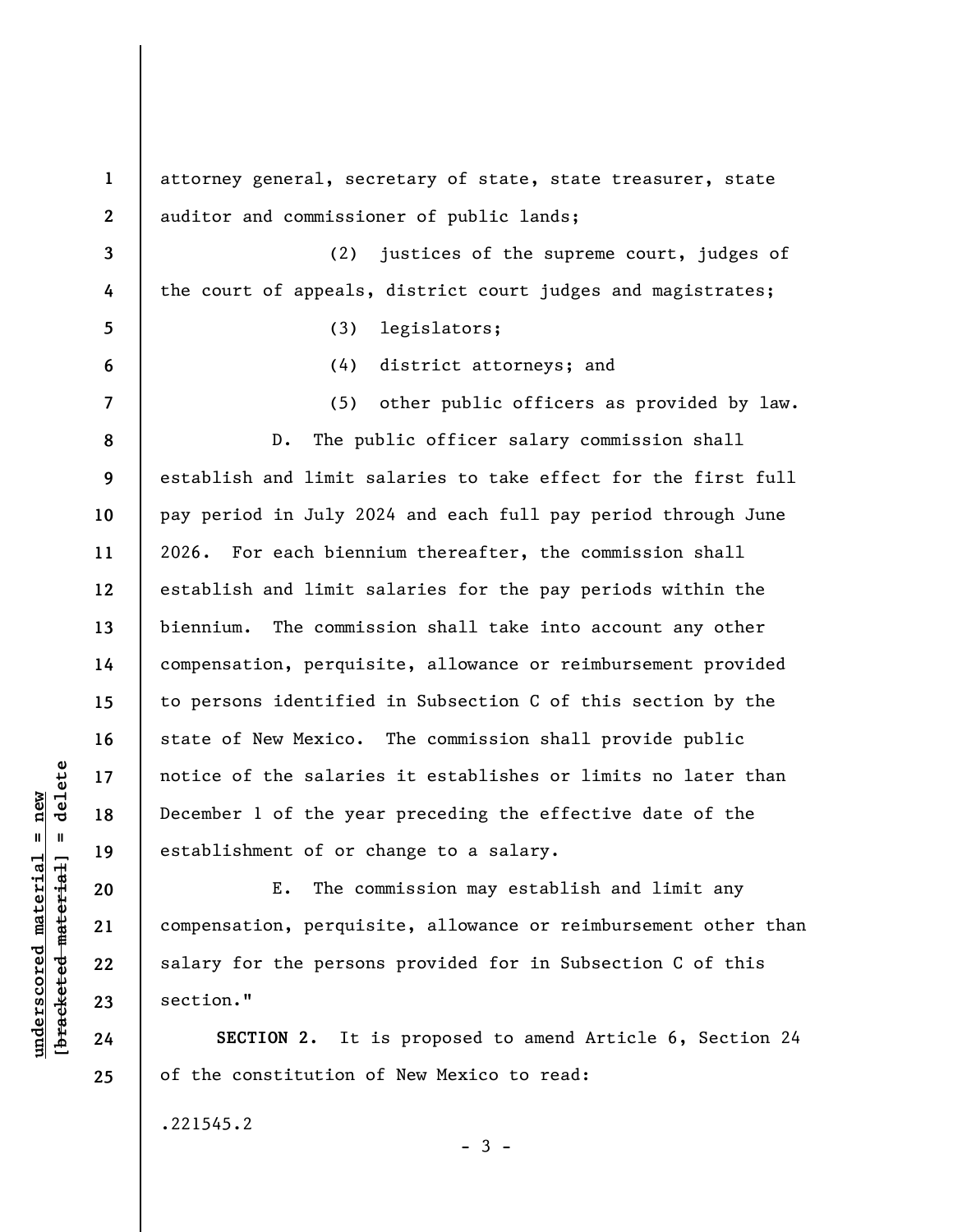"There shall be a district attorney for each judicial district, who shall be learned in the law, and who shall have been a resident of New Mexico for three years next prior to [his] election, shall be the law officer of the state and of the counties within [his] the district attorney's district, shall be elected for a term of four years and shall perform such duties [and receive such salary] as may be prescribed by law.

The legislature shall have the power to provide for the election of additional district attorneys in any judicial district and to designate the counties therein for which the district attorneys shall serve; but no district attorney shall be elected for any district of which [he] the district attorney is not a resident."

SECTION 3. It is proposed to amend Article 6, Section 26 of the constitution of New Mexico to read:

under 17<br>
= 18<br>
= 18<br>
= 19<br>
= 19<br>
= 19<br>
= 19<br>
= 19<br>
= 19<br>
= 14<br>
= 19<br>
= 14<br>
= 19<br>
= 14<br>
= 14<br>
= 14<br>
= 14<br>
= 14<br>
= 14<br>
= 14<br>
= 14<br>
= 14<br>
= 14<br>
= 14<br>
= 14<br>
= 14<br>
= 14<br>
= 14<br>
= 14<br>
= 14<br>
= 14<br>
= 14<br>
= 14<br>
= 14<br>
= 14<br>
= 14<br>
= "The legislature shall establish a magistrate court to exercise limited original jurisdiction as may be provided by law. The magistrate court shall be composed of such districts and elective magistrates as may be provided by law. Magistrates shall be qualified electors of, and reside in, their respective districts, and the legislature shall prescribe other qualifications. [Magistrates shall receive compensation as may be provided by law, which compensation shall not be diminished during their term of office.] Metropolitan court

 $- 4 -$ 

.221545.2

1

2

3

4

5

6

7

8

9

10

11

12

13

14

15

16

17

18

19

20

21

22

23

24

25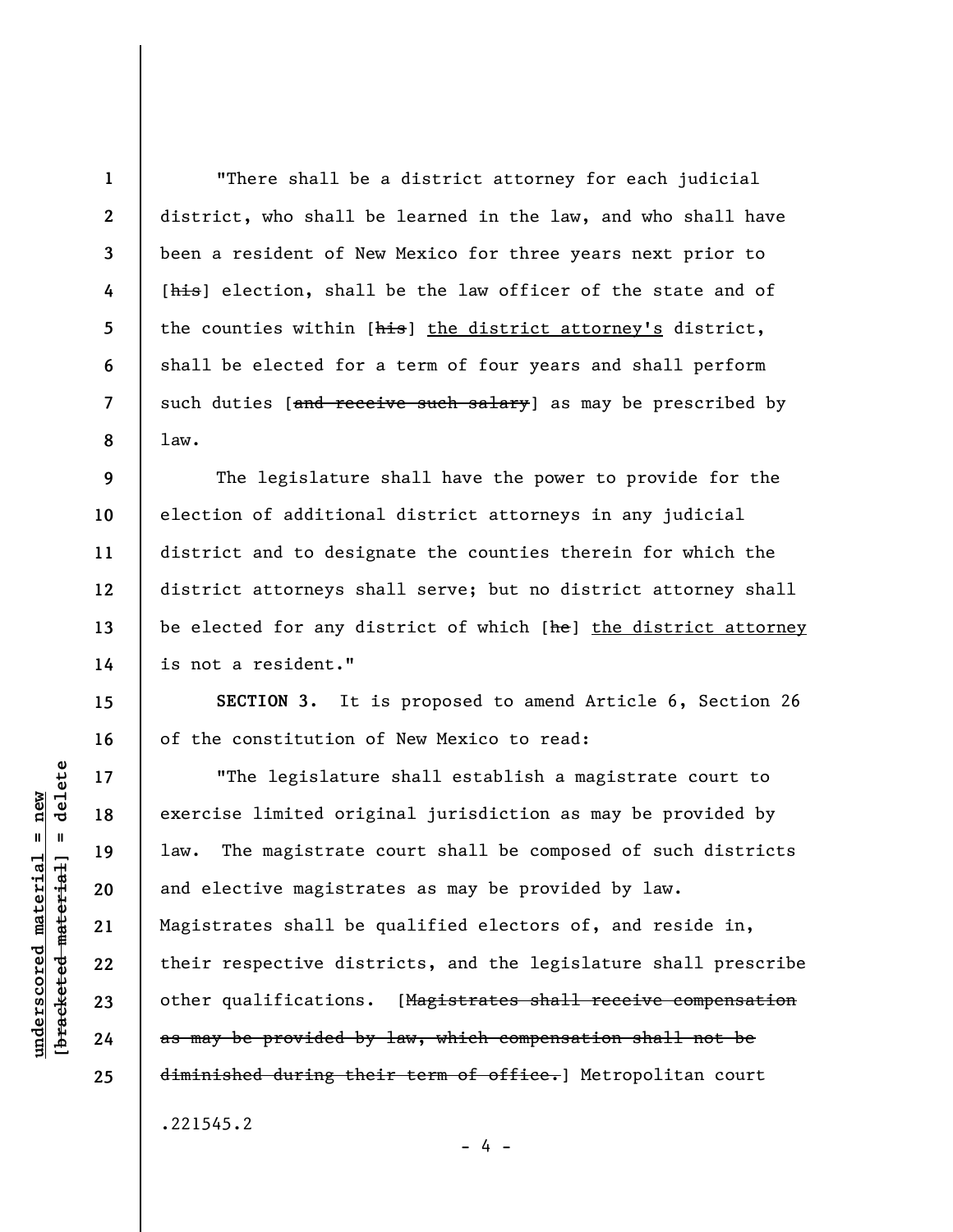1 2

3

4

5

6

7

8

9

10

11

12

13

14

15

16

17

18

19

20

21

22

23

24

25

judges shall be chosen as provided in this constitution."

SECTION 4. It is proposed to amend Article 6, Section 28 of the constitution of New Mexico to read:

"The court of appeals shall consist of not less than seven judges, who shall be chosen as provided in this constitution, whose qualifications shall be the same as those of justices of the supreme court [and whose compensation shall be as provided by law. The increased qualifications provided by this 1988 amendment shall not apply to court of appeals judges serving at the time this amendment passes or elected at the general election in 1988].

Three judges of the court of appeals shall constitute a quorum for the transaction of business, and a majority of those participating must concur in any judgment of the court.

understand material material end of the state, the state, the state material count of the supreme court.<br>
The suppeads to hold court<br>
we were court.<br>
The supplement of the supreme court.<br>
The supplement of the suppreme cou When necessary, the chief justice of the supreme court may designate any justice of the supreme court, or any district judge of the state, to act as a judge of the court of appeals, and the chief justice may designate any judge of the court of appeals to hold court in any district, or to act as a justice of the supreme court."

SECTION 5. It is proposed to amend the constitution of New Mexico by repealing:

 $- 5 -$ 

A. Article 4, Section 10;

B. Article 5, Section 12;

C. Article 6, Section 11; and

.221545.2